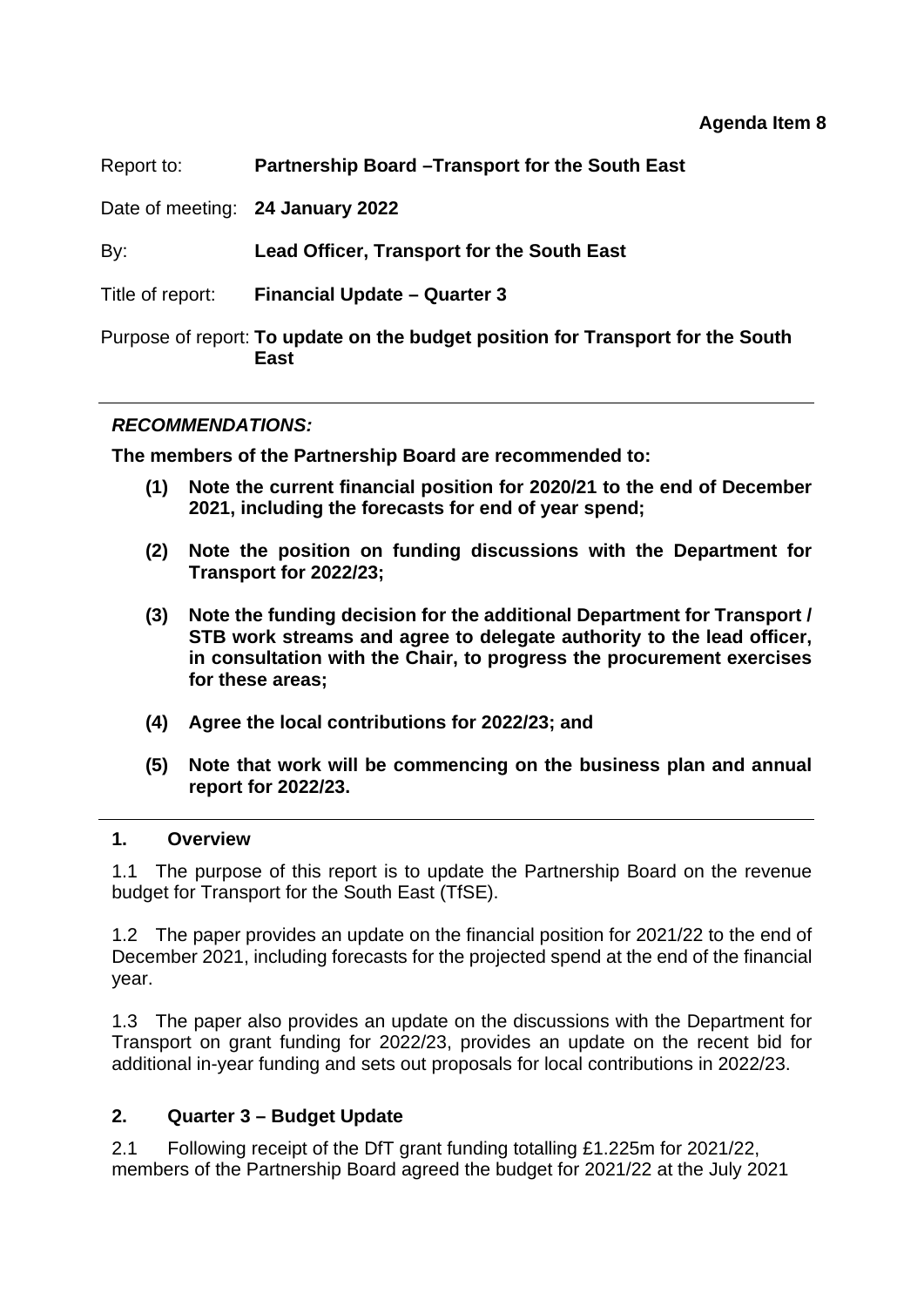meeting. The budget has now been updated to include the additional in-year funding recently received from DfT (see section 4 below). The budget sets out plans to deliver an ambitious technical programme, including completion of all five area studies, completing the future mobility and freight, logistics and international gateways strategies and commencing work on the strategic investment plan. The budget also included staffing costs and support costs, including communications and engagement activities and operational costs.

2.2 Appendix 1 sets out the spend position to the end of December 2021 against the agreed budget.

2.3 The main elements of expenditure relate to delivering the technical programme, supporting delivery of the Strategic Investment Plan and staffing costs. Expenditure to date is just over £1.3m.

2.4 Staffing costs are slightly lower than expected at £445,231. This is due to vacancies within the team, specifically the transport strategy manager post. However, the end of year forecast on staffing costs has been increased to reflect the requirement to backfill the Project Manager role for a period of 12 months as maternity cover.

2.5 To date, the main technical programme expenditure has focused on the five area studies, future mobility strategy and the freight, logistics and gateways strategy. To date more than £810,000 has been spent, with further spend expected against ongoing activities, such as area studies and freight strategy, by the end of the financial year. The current forecast highlights that just over £1.9m is likely to be spent on the technical programme by the end of March 2022. The forecast will be continually reviewed as the financial year end approaches and reported to the Board at the March 2022 meeting.

2.6 The budget also makes provision for operational costs and communications and engagement activities, including events, website development and stakeholder management tools.

2.7 At present, there is £870,000 of technical programme spend (including the recently awarded additional funding) that is expected to be carried forward to 2022/23. The vast majority of this will be for existing work streams, such as the SIP, and will be ringfenced for specific activities in the budget for next financial year. There is a small amount of non-committed carry forward which will be allocated in the development of the 2022/23 budget and will be reported to the Board in March 2022.

2.8 The budget has also been updated to include additional technical budget for the four DfT priority work streams, which are outlined in section 4 below.

### **3 Grant funding bid for 2022/23**

3.1 In October 2021 the Partnership Board agreed a multi-year funding bid for submission to the Department for Transport as part of the Comprehensive Spending Review scheduled for autumn 2021. The bid set out the funding that we were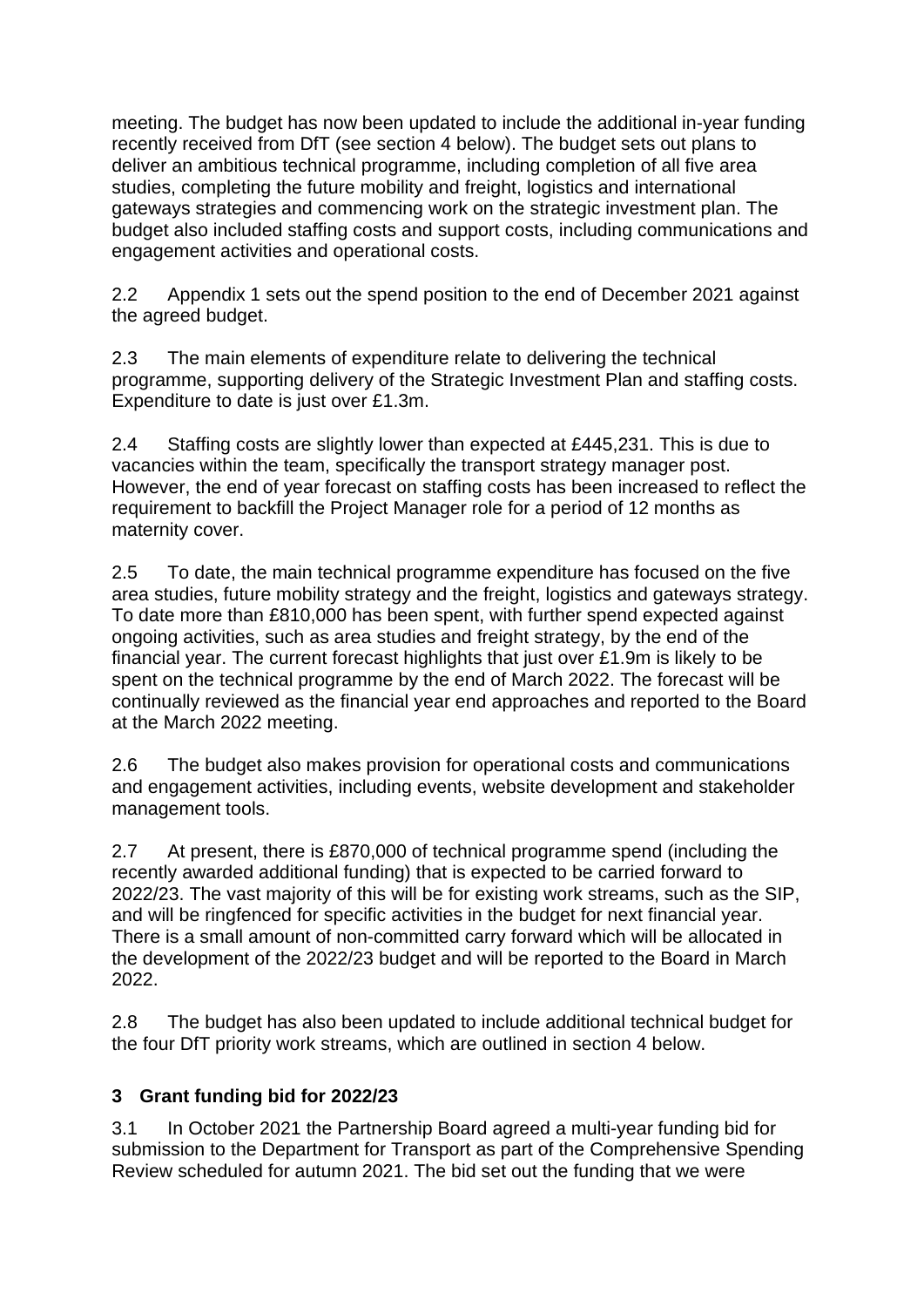seeking over three years to deliver and implement the technical programme. The bid also included funding to support our core operational costs beyond those covered by the constituent authority contributions.

3.2 A decision on grant funding for 2022/23 is awaited and a verbal update will be provided at the meeting.

### **4 Additional DfT / STB work streams**

4.1 The Partnership Board also agreed to submit a bid for additional in-year funding for 2021/22, focused on decarbonisation, local capacity and capability, bus back better and EV charging infrastructure. This followed an invitation from the DfT offering STBs the opportunity to bid for additional funding to support these four work streams. TfSE submitted its bids in October and received confirmation of the grant funding award on 12 January 2022.

4.2 TfSE submitted bids totalling £500,000 for the following four areas. The grant award sets out that TfSE has successfully secured £600,000 across the four work streams, although due to the lead STB role that TfSE will take for the bus work stream, £700,000 in grant funding will be received.

### *EV Infrastructure Strategy*

4.3 TfSE submitted a bid for £100,000 to develop an EV Infrastructure Strategy, including the associated evidence base and action plan. The funding for this project was approved.

#### *Local Capacity and Capability*

4.4 TfSE submitted a proposal for a regional centre of excellence, with the aim of supporting local authorities in the accelerated delivery of their Local Transport Plans and related existing programmes. Initial work will identify local authority needs aligned to the South East Centre of Excellence aim and focus areas; and in parallel TfSE will establish the technical expert resource and supporting operational infrastructure, procedures and governance.

4.5 TfSE bid for £200,000 for this work stream but was awarded £300,000 as part of the grant settlement. Discussions to progress this will be taken forward with the relevant DfT policy leads and the Transport Strategy Working Group.

4.6 As a supplementary bid for local capacity and capability funding, TfSE supported a joint STB bid related to the development a common analytical framework. This would ensure a consistent approach to data, modelling and analysis capabilities to support the development of transport scheme business cases. The bid was submitted by Transport for the North (who have the capabilities to lead and develop this work). The value of the bid was £140,000 between the seven STBs, amounting to a contribution of £20,000 from TfSE. At the time of preparing this report we do not know whether or not this bid has been successful and a verbal update on its status will be provided at the meeting.

#### *Bus Back Better*

4.7 Working jointly with Transport East and England's Economic Heartland, TfSE submitted a bid for a project that would identify and deliver the support needed to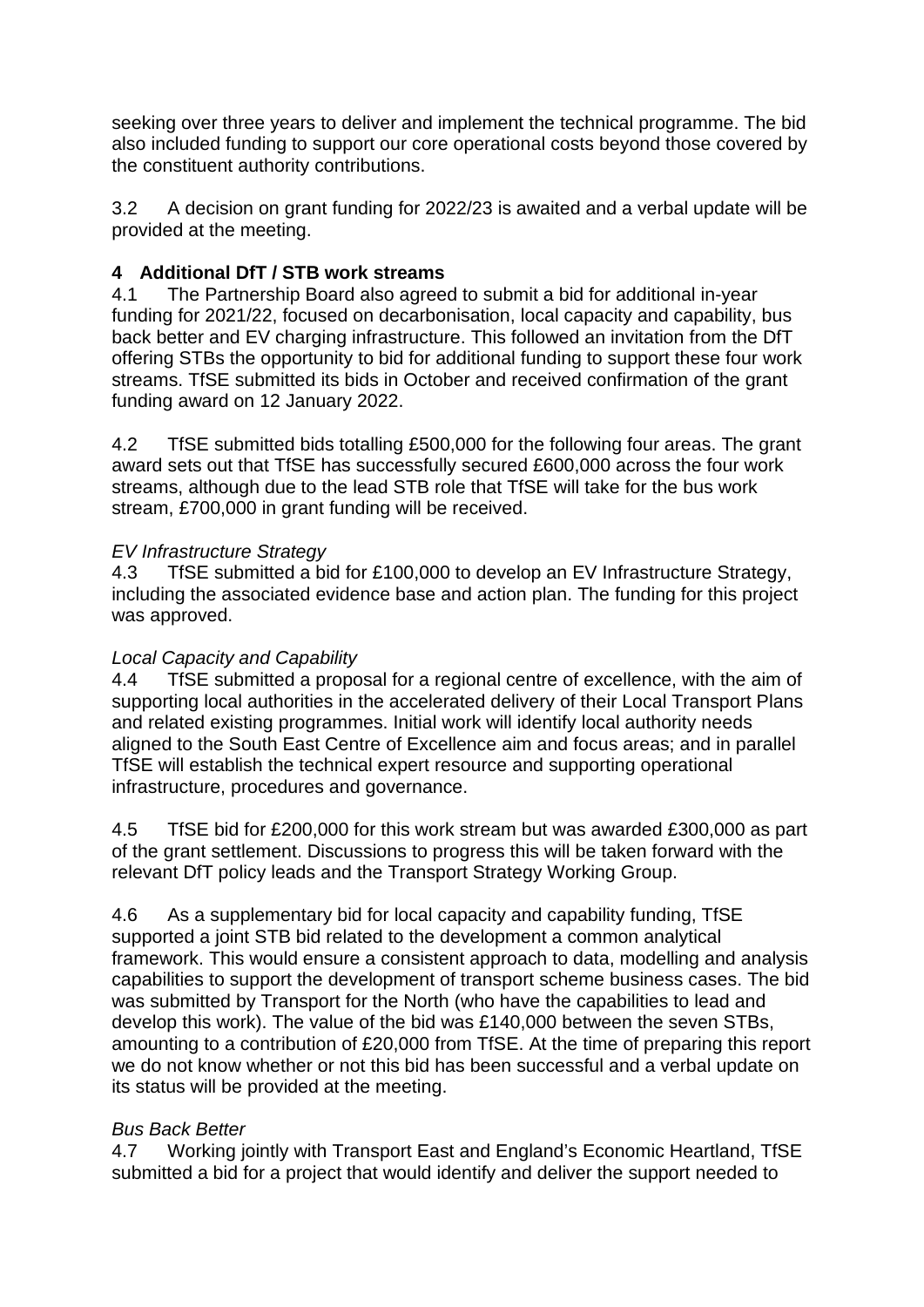assist local transport authorities with the delivery of their Bus Service Improvement Plans and Enhanced Partnerships.

4.8 The value of the bid was £100,000 per STB area, with a total project value of £300,000. The full project value was awarded and TfSE will act as the lead STB and will receive the full project value. TfSE, through East Sussex County Council as its accountable body, will be responsible for procuring the activity and contracting with the successful supplier on behalf of the three STBs.

#### *Decarbonisation*

4.9 Working jointly with Transport East and England's Economic Heartland, TfSE supported a collaborative bid for a project that will deliver a program of works to develop local authorities' understanding of the transport and non-transport (behavioural) options and interventions they can make to decarbonise the transport system, that are applicable to their places and support local place-making and policy goals. The resulting 'toolkit' will enable authorities to plan for activities and interventions of the type and scale that will be required in their geographies to deliver the DfT's' Transport Decarbonisation plan and meet the UK's legally binding net zero targets.

4.10 The bid was led by England's Economic Heartland, who will act as the lead STB and adopt responsibility for procuring and contracting the activity through their accountable body. The value awarded was £100,000 per STB, with a total project value of £300,000.

4.11 In addition, TfSE supported a second joint bid on decarbonisation to commission research to investigate and quantify the decarbonisation impacts of different policy options and scheme interventions in a variety of representative topologies/places across the seven STB geographies. The bid was submitted on behalf of all seven STBs by Midlands Connect. The value awarded was £10,000 per STB, with a total value of £70,000. The outputs from this work will provide one of the inputs into the decarbonisation toolkit described above.

4.12 The grant letter confirming the additional funding is attached as Appendix 2.

4.13 The grant letter highlights that DfT expect progress to allocate this funding in the current financial year, but that spending against the activity can carry forward into 2022/23. As such, TfSE will need to undertake initial scoping with the DfT and start the procurement process for the work streams imminently. It is proposed that delegated authority for the procurement process is given to the lead officer, in consultation with the Chair, with a full progress report provided to the Partnership Board in March 2022.

#### **5. Local Contributions for 2020/21**

5.1 Constituent authorities have made an important financial contribution to TfSE, which has funded a small staffing complement. This is welcomed, particularly in recognition of the challenging times faced by local authorities.

5.2 It is evident that DfT wish to see local contributions continuing to form part of TfSE's approach to funding and welcome the local contributions made to date.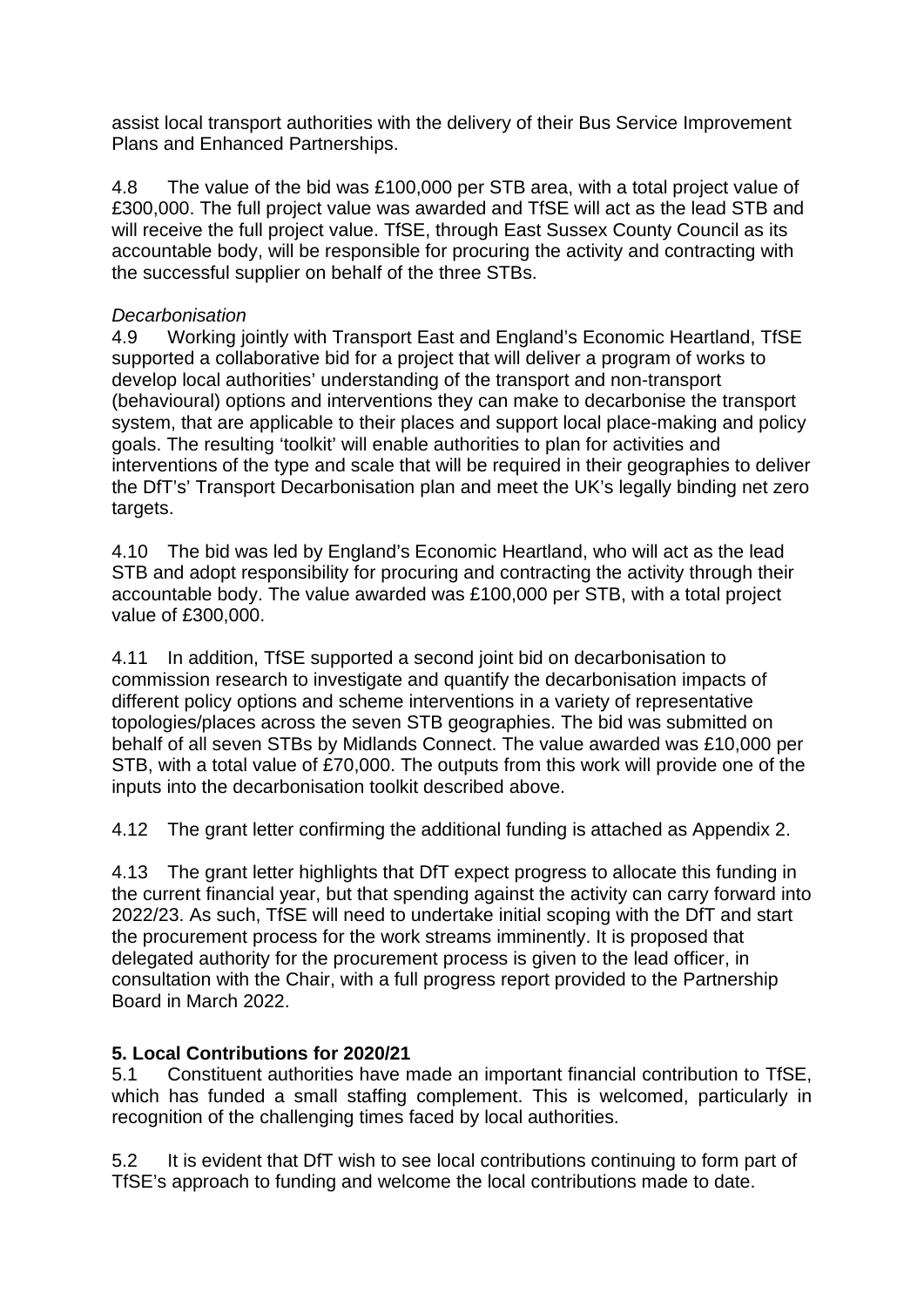5.3 Currently constituent authorities have paid a contribution for 2021/22 financial year of £58k for county authorities and £30k for individual unitary authorities. It is proposed to continue this into the 2022/23 financial year and for the amounts to stay the same.

5.4 The amount levied in total will amount to £498,000, which will be lower than core salary costs for the financial year. As such, the budget proposal which will be put to Board members in March 2022 (following confirmation of the DfT grant) may need to draw on reserves to cover core staff costs and operational costs.

### **6 Business Plan and Annual Report**

6.1 In line with previous years, it is intended that TfSE will publish both a retrospective annual report and a forward-looking business plan at the start of the new financial year. Final drafts of both documents will be provided for Partnership Board approval at the next meeting in March. The documents are being designed in 'digital first' format; they will be hosted on the TfSE website and shared proactively with stakeholders as part of our communications and engagement activity.

6.2 The **Annual Report 2021-22** provides clarity around Transport for the South East's structure, role, vision and purpose alongside a summary of achievements in 2021-22, as well as information on governance structures, finances and the team. Success will be measured against the objectives set out in last year's Business Plan 2020-21. A summary outline of the Annual Report 2021-22 is attached as Appendix 3.

6.3 The **Business Plan 2022-23** will be a focused document setting out TfSE's work programme for the coming year and clear objectives. While uncertainty over the funding position for next year means the scope and scale of the technical work programme cannot be confirmed, there are clear priority areas for Transport for the South East for 2022-23. These are:

- Completing our Strategic Investment Plan for the South East
- Undertaking a 12-week public consultation on the draft Strategic Investment Plan
- Implementing the four additional work streams identified by the DfT
- Making the case for roads investment (MRN/LLM, RIS2 and shaping RIS3)
- Planning a better railway (developing our relationship with Great British Railways, joint work programme with Network Rail)
- Strengthening our relationships (widening our reach with stakeholders universities, planning authorities, private sector innovators and financers)
- Enhancing our governance (potential new governance structures and future operating models)
- 6.4 An outline structure for the Business Plan 2022-23 is attached as Appendix 3.

#### **7. Conclusions and recommendations**

7.1 The Partnership Board are recommended note the financial position to the end of December 2021/22 and the end of year forecast.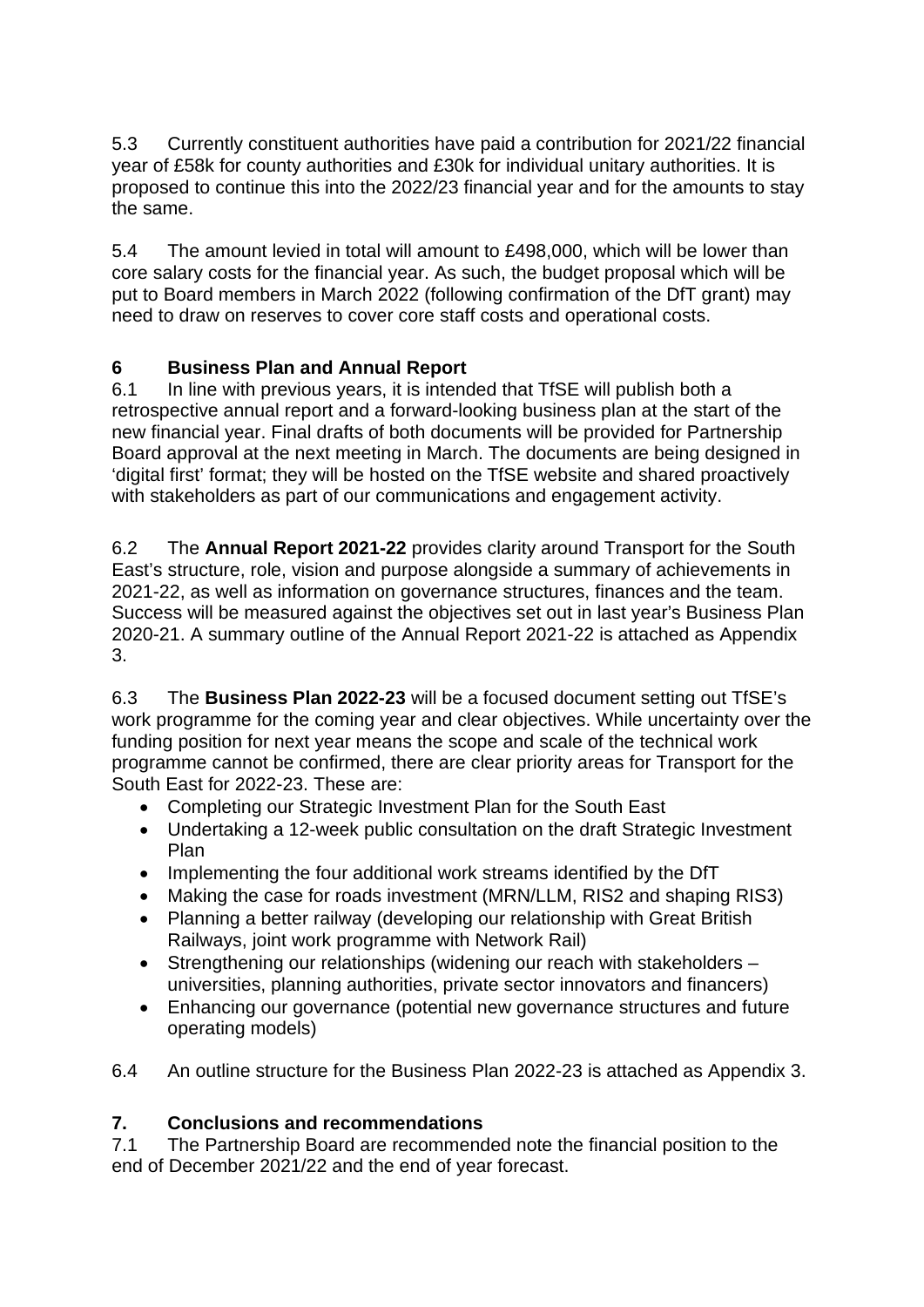7.2 Members are asked to note the current position on grant funding for 2022/23 and to agree the proposal for local contributions for 2022/23. Members are also asked to note the position on additional in-year funding and agree to delegate authority for the procurement of these work streams to the lead officer, in consultation with the Chair.

7.3 Members are recommended to note that work will be commencing on the business plan and annual report for 2022/23.

#### **RUPERT CLUBB Lead Officer Transport for the South East**

Contact officer: Rachel Ford Tel. 07763 579818 Email: [rachel.ford@eastsussex.gov.uk](mailto:rachel.ford@eastsussex.gov.uk)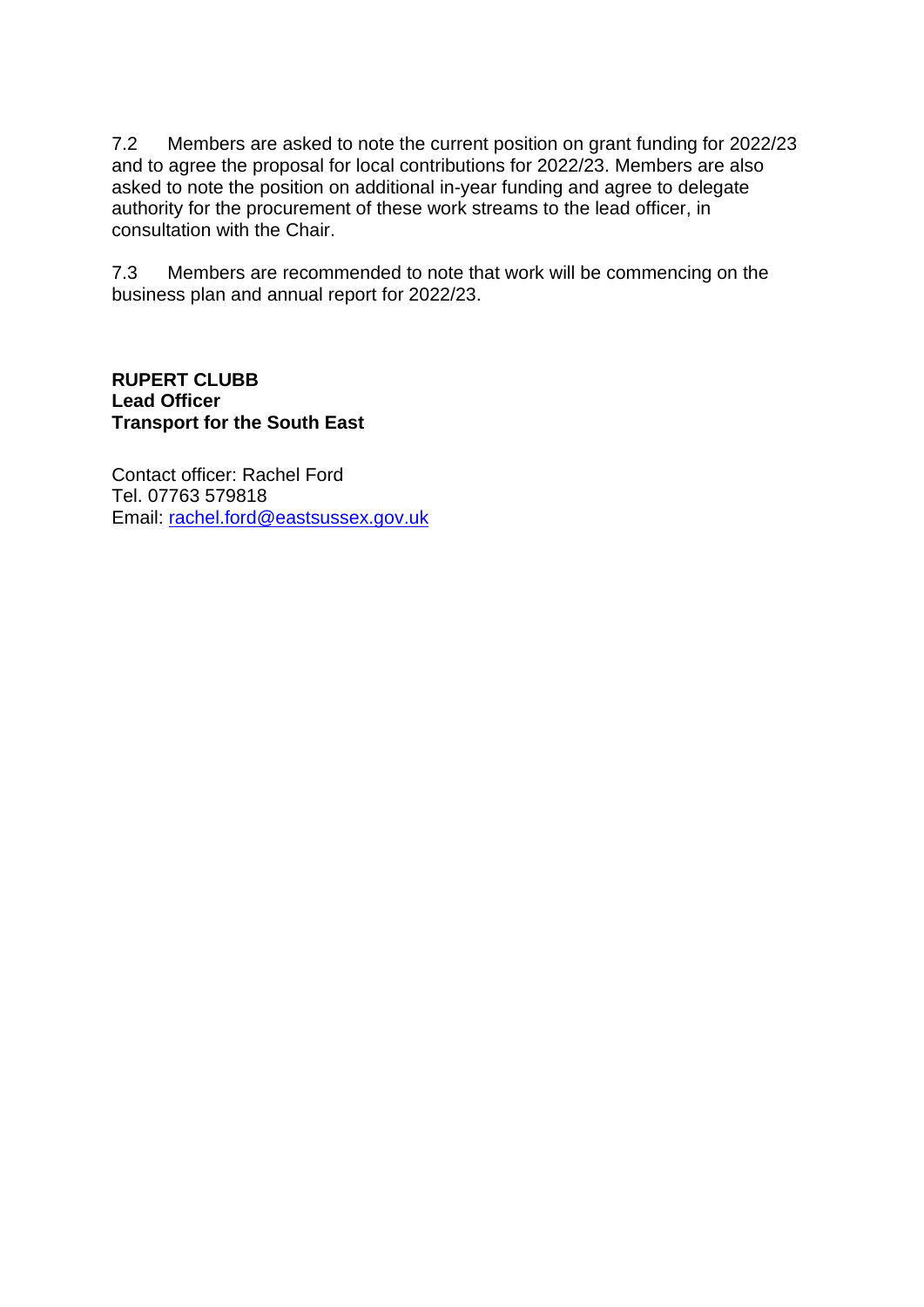#### **Appendix 1: End of Quarter 3 budget update**

|                                                          | <b>Budget</b> | <b>YTD</b> | <b>Forecast</b> | <b>Notes</b>                                                                             |
|----------------------------------------------------------|---------------|------------|-----------------|------------------------------------------------------------------------------------------|
| <b>INCOME</b>                                            |               |            |                 |                                                                                          |
| <b>Local Contributions</b>                               | 498,000       | 498,000    | 498,000         |                                                                                          |
| DfT Grant                                                | 1,225,000     | 1,225,000  | 1,225,000       |                                                                                          |
| DfT Priority work<br>streams                             | 700,000       |            | 700,000         | N.B. TfSE holds some funding on behalf of Transport<br>East and EEH                      |
| Reserves                                                 | 462,304       | 462,304    | 462,304         |                                                                                          |
| Carry forward                                            | 63,385        | 63,385     | 63,385          |                                                                                          |
| Committed funding                                        | 974,354       | 974,354    | 974,354         |                                                                                          |
| <b>TOTAL INCOME</b>                                      | 3,923,043     | 3,223,043  | 3,923,043       |                                                                                          |
|                                                          |               |            |                 |                                                                                          |
| <b>EXPENDITURE</b>                                       |               |            |                 |                                                                                          |
| <b>Staffing</b>                                          |               |            |                 |                                                                                          |
| Core Policy Team                                         | 555,000       | 376,947    | 532,838         | Reduced forecast to reflect staff vacancies                                              |
| Additional team<br>resource                              | 120,000       | 68,284     | 100,000         |                                                                                          |
| <b>Technical Programme</b>                               |               |            |                 |                                                                                          |
| <b>Transport Strategy</b>                                | 50,000        | 5,000      | 37,000          |                                                                                          |
| Area Studies - Outer<br>Orbital                          | 315,692       | 147,929    | 315,692         |                                                                                          |
| Area Studies - Inner<br>Orbital                          | 273,764       | 140,375    | 273,764         |                                                                                          |
| Area Studies - South                                     | 273,279       | 134,382    | 273,279         |                                                                                          |
| Central                                                  |               |            |                 |                                                                                          |
| Area Studies - South<br><b>West Radial</b>               | 315,000       | 131,429    | 315,000         |                                                                                          |
| Area Studies - South<br><b>East Radial</b>               | 315,000       | 119,987    | 315,000         |                                                                                          |
| <b>Strategic Investment</b><br>Plan                      | 160,000       | 0          | 30,000          | Variance will be committed and carried forward to<br>next financial year                 |
| SIP consultation                                         | 20,000        | 0          | 5,000           | Variance will be committed and carried forward to<br>next financial year                 |
| <b>Thematic Studies</b>                                  | 75,000        | 23,100     | 78,000          | Variance will be committed and carried forward to<br>next financial year                 |
| <b>Future Mobility</b>                                   | 22,629        | 26,842     | 26,842          |                                                                                          |
| Freight and Logistics<br>Strategy                        | 125,000       | 76,601     | 115,000         |                                                                                          |
| Analytical Framework                                     | 125,000       | 7,600      | 122,500         |                                                                                          |
| Other costs                                              | 7,000         | $-3,243$   | 7,000           |                                                                                          |
| <b>EV Charging Strategy</b>                              | 100,000       |            | $\pmb{0}$       |                                                                                          |
| <b>Bus Back Better</b>                                   | 300,000       |            | $\mathbf 0$     | N.B. This is a joint funding stream with Transport<br><b>East and Economic Heartland</b> |
| Local Capacity and<br>Capability                         | 300,000       |            | $\mathbf 0$     |                                                                                          |
| Decarbonisation                                          | 0             |            | $\mathbf 0$     | N.B. This is a joint project with Transport East and                                     |
|                                                          |               |            |                 | EEH. EEH hold the joint budget for this workstream.                                      |
|                                                          |               |            |                 |                                                                                          |
| <b>TfSE Future Role</b>                                  | 30,000        | 26,527     | 26,527          |                                                                                          |
| <b>Operational Expenses</b>                              | 35,000        | 3,286      | 10,000          |                                                                                          |
| Communications/                                          |               |            |                 |                                                                                          |
| Engagement                                               |               |            |                 |                                                                                          |
| Events                                                   | 20,000        | 1,188      | 12,000          |                                                                                          |
| Advertising and                                          | 25,000        | 6,520      | 20,000          |                                                                                          |
| publicity<br>Website                                     | 10,000        | 362        | 6,000           |                                                                                          |
| Stakeholder Database                                     | 7,000         | 12,000     | 6,000           | N.B. £6,000 to be invoiced to Midlands Connect                                           |
| <b>Media Subscriptions</b>                               | 2,500         | 1,279      | 2,000           |                                                                                          |
|                                                          |               |            |                 |                                                                                          |
| Carry forward for Tech<br>programme/committed<br>funding |               |            | 870,500         |                                                                                          |
| Carry forward (non-                                      |               |            | 81,922          |                                                                                          |
| technical)                                               |               |            |                 | £97,000 ringfenced for DfT funded fixed term posts                                       |
| <b>Reserves</b>                                          | 341,179       |            | 341,179         |                                                                                          |
| <b>TOTAL EXPENDITURE</b>                                 | 3,923,043     | 1,306,395  | 3,923,043       |                                                                                          |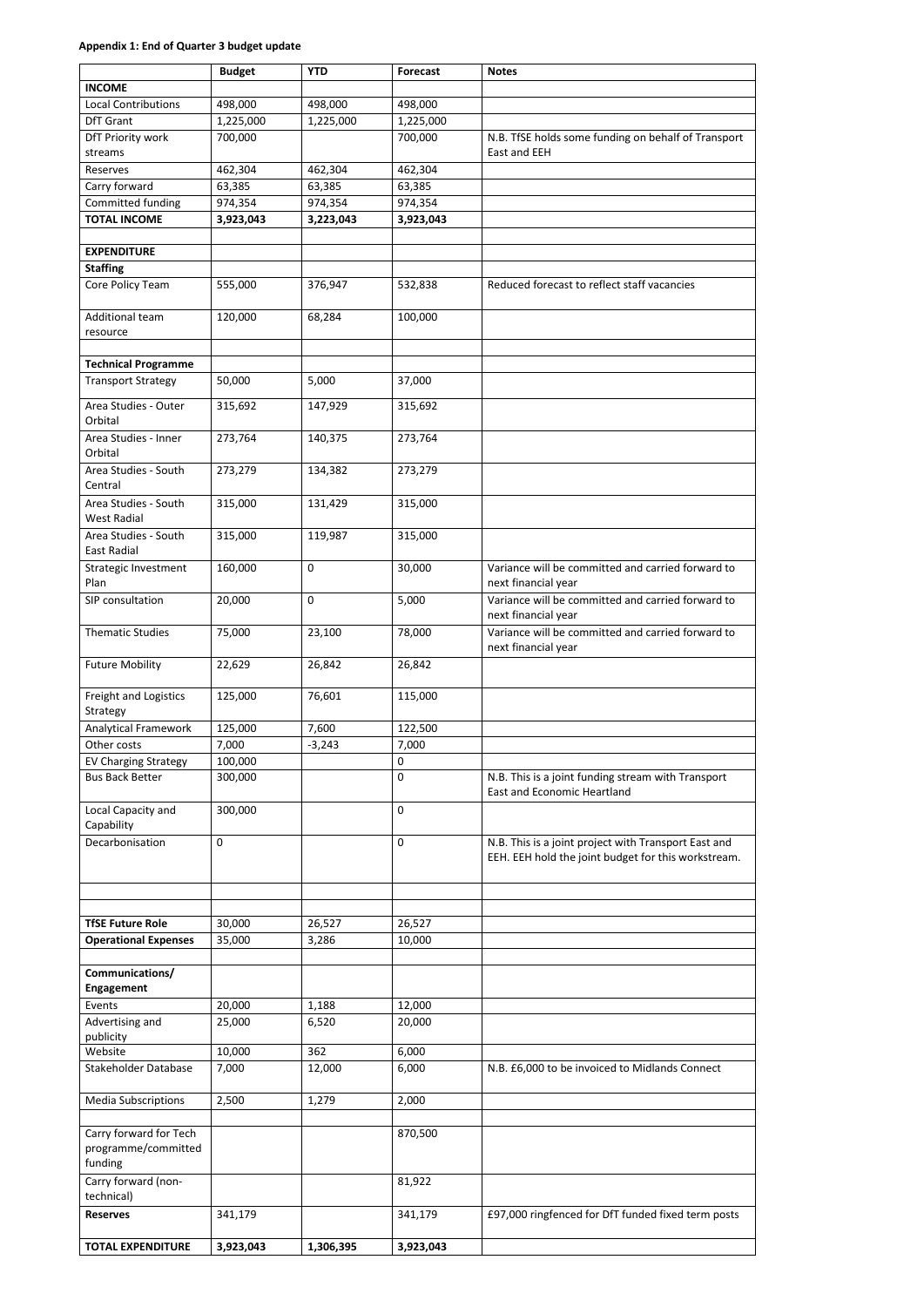

**Baroness Vere of Norbiton** Transport Minister for Roads, Buses and Places

Great Minster House 33 Horseferry Road London SW1P 4DR

Tel: 0300 330 3000 E-Mail: baroness.vere@dft.gov.uk

Web site: www.gov.uk/dft

Rupert Clubb Programme Director, Transport for the South East County Hall, St. Anne's Crescent Lewes BN7 1UE

12 January 2022

Dear Rupert,

Thank you for submitting your proposals for additional work that Transport for the South East (TfSE) can do to help the Department for Transport (DfT) achieve its objectives in your region.

I am grateful for TfSE's efforts in pulling together proposals at short notice, working with your partners and the other Sub-National Transport Bodies (STBs). I wanted to write to confirm the proposals we will fund at this time.

We will offer provisional funding for:

- £300,000 Development of a regional South East Centre of **Excellence**
- £300,000 Bus Back Better Support (in collaboration with England's Economic Heartland and Transport East)
- £100,000 EV Infrastructure Strategy

If any of your proposals have not been funded, my officials will be in touch shortly to discuss further.

All funding is offered on a provisional basis and is contingent on you agreeing final outputs and delivery timescales with DfT policy teams. Once funding is released, it will be important that you continue to liaise with policy teams, both directly and through the STB liaison meetings.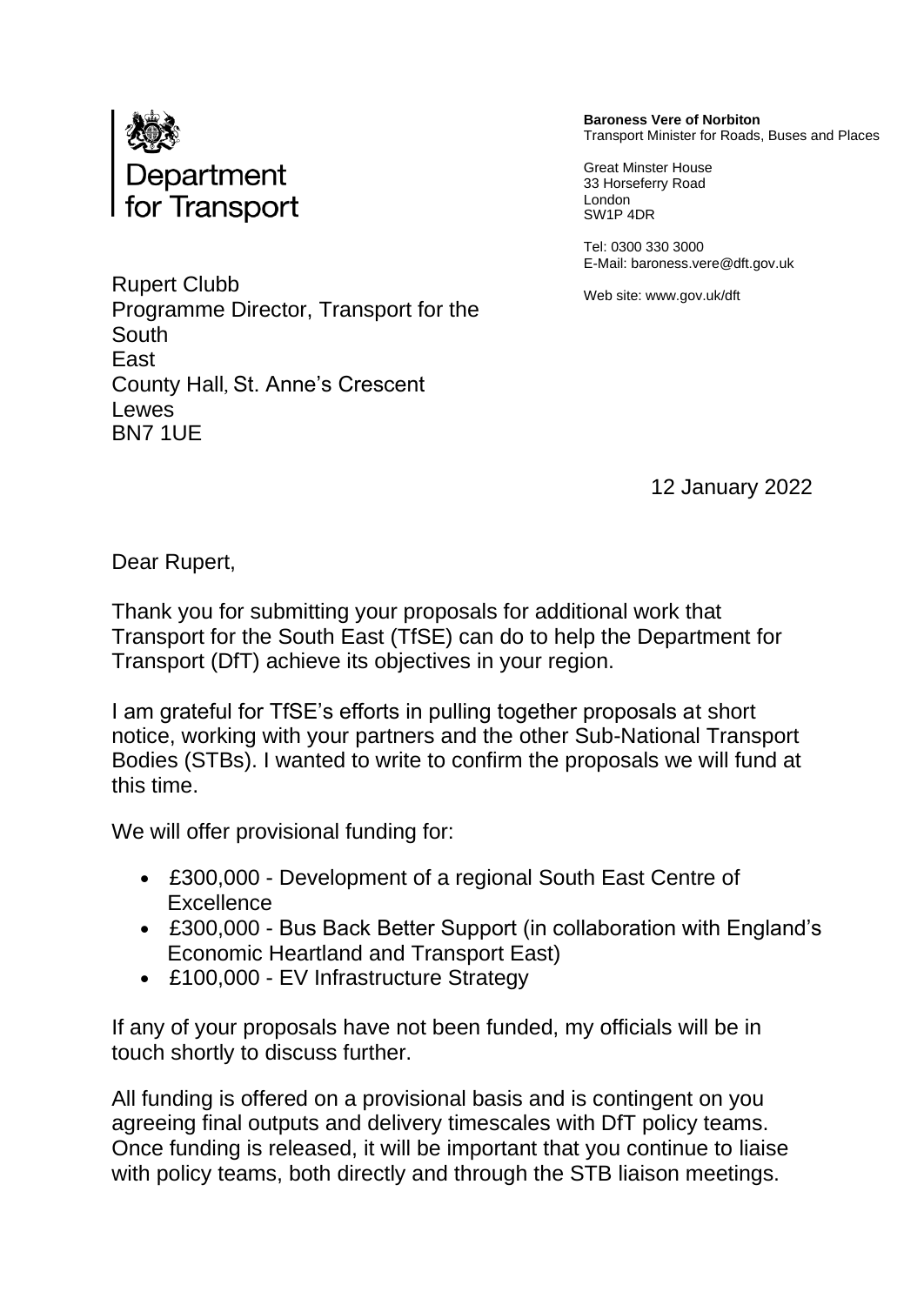All funding should be allocated this Financial Year, although we recognise some activity may be delivered in FY 22/23. This funding is only offered on a one-off basis. There is no commitment to future funding of any of these workstreams, so it is important that your work is a standalone project, with a strong legacy.

The attached document sets out proposed governance arrangements between the Department and Transport for the South East with regards to this funding. They are intended to be proportionate while ensuring good use of public funds. If you are content with these arrangements, please sign and return a copy to my officials. My officials will separately provide a Grant Determination Form for your accountable Section 151 officer to sign and return, following which the funding will be granted in accordance with the powers in Section 31 of the Local Government Act 2003, in the financial year 2021-22.

The Secretary of State and I would like to thank you, your board, and your officials for all your hard work over the past year. We look forward to seeing the impact this additional funding has and the outputs you deliver.

Yours,

### **BARONESS VERE OF NORBITON**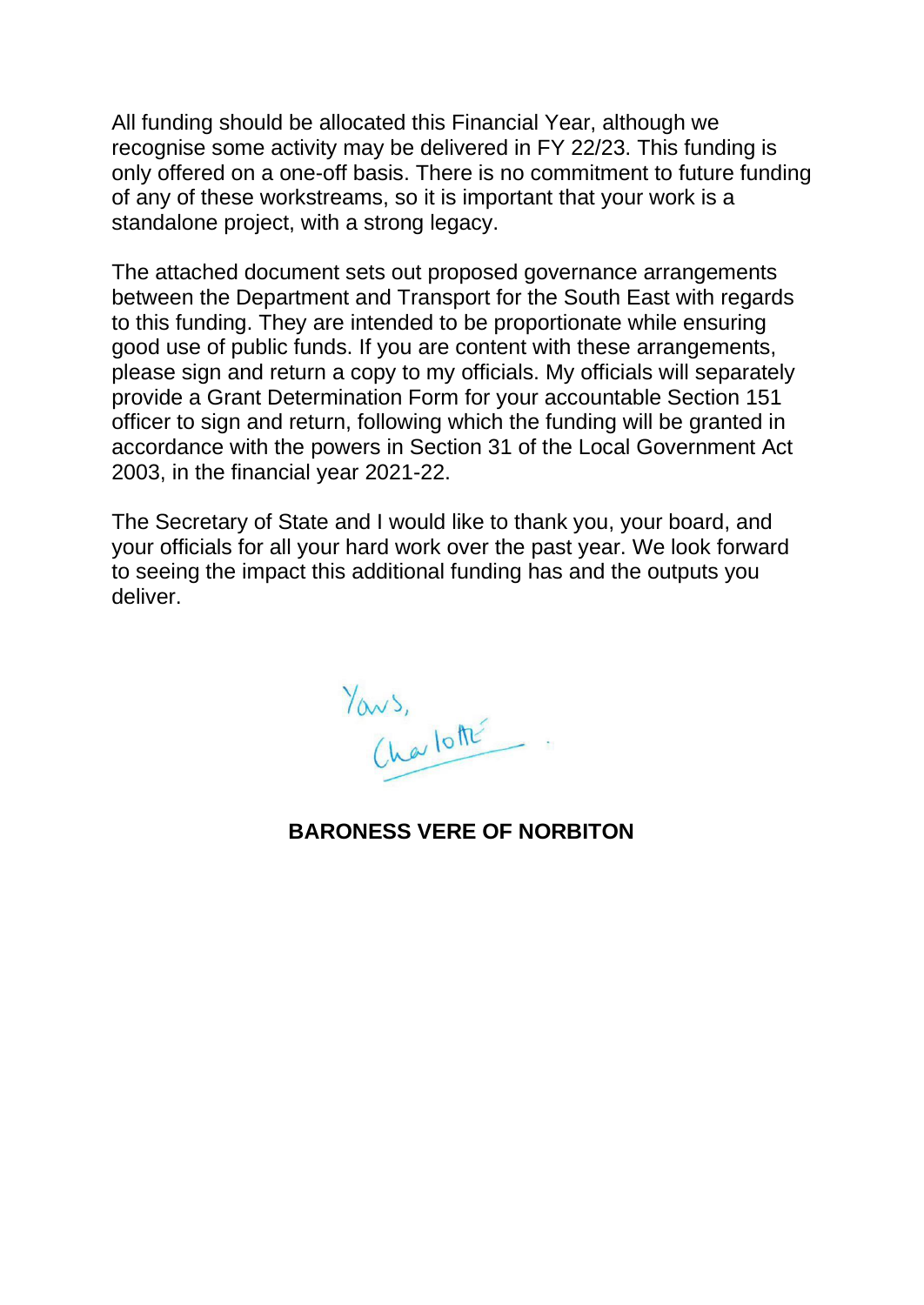### **Funding and governance agreement**

#### 1. **Governance**

a. East Sussex County Council is the accountable body for this funding, on behalf of Transport for the South East, unless otherwise agreed by Transport for the South East and confirmed to the Department in writing.

#### 2. **Use of DfT funding**

- a. DfT funding may be used for the following purposes:
	- £300,000 Development of a regional South East Centre of Excellence
	- £300,000 Bus Back Better Support (in collaboration with England's Economic Heartland and Transport East)
	- £100,000 EV Infrastructure Strategy
- b. Transport for the South East should confirm to DfT that they have used the funding in line with the proposed ask. Should Transport for the South East wish to use DfT funding for any purpose other than those set out above, they will first set out the proposed amount and rationale to the Department in writing, for discussion with the Department.

#### 3. **Programme and risk management**

- a. Transport for the South East will, by the end of February 2022.
	- oAgree their work plan with DfT, detailing planned outputs and timescales for each of the proposals we have offered provisional funding to.
	- oAgree with the DfT Sponsorship Team how these projects will be built into existing monitoring arrangements.

oDevelop and share a comprehensive risk register with DfT.

b. Transport for the South East and the DfT Sponsorship Team will review spend against planned outputs, related delivery risks and any other issues or opportunities at regular engagement meetings with a view to maximising the value for money of STB activity. The DfT Sponsorship Team will provide advice and support as appropriate.

#### 4. **Ways of working**

- a. DfT and Transport for the South East agree to open, honest, timely and frequent communication on all areas of work.
- b. Transport for the South East will endeavour to achieve outputs by the agreed timescales and communicate to DfT if these timescales cannot be met.
- c. Transport for the South East agree to record and share the minutes and actions from:
	- Transport for the South East Strategic Board
	- Transport for the South East Steering Group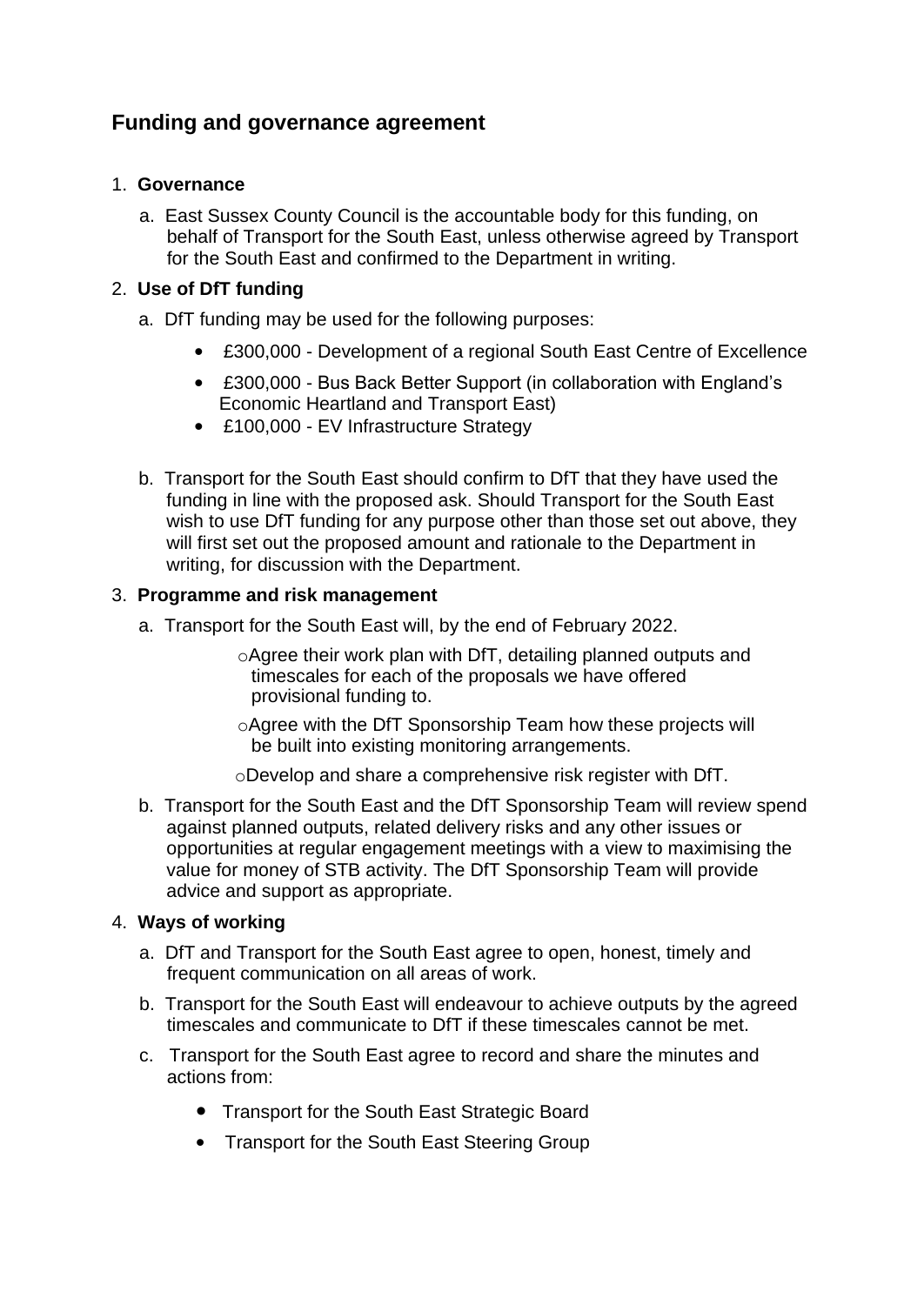- d. Transport for the South East will work with other STBs as part of the STB liaison group to ensure consistency and avoid duplication of work between STBs wherever possible.
- e. Transport for the South East will work with other STBs on any joint projects or projects where there is a joint interest. Transport for the South East will demonstrate this to the DfT Sponsorship Team at agreed check-in intervals.
- f. Transport for the South East will work constructively with the consultancy that DfT has procured to monitor and evaluate the work and will provide data as requested.

#### **Signed:**

Rupert Clubb, Programme Director, Transport for the South East

Date: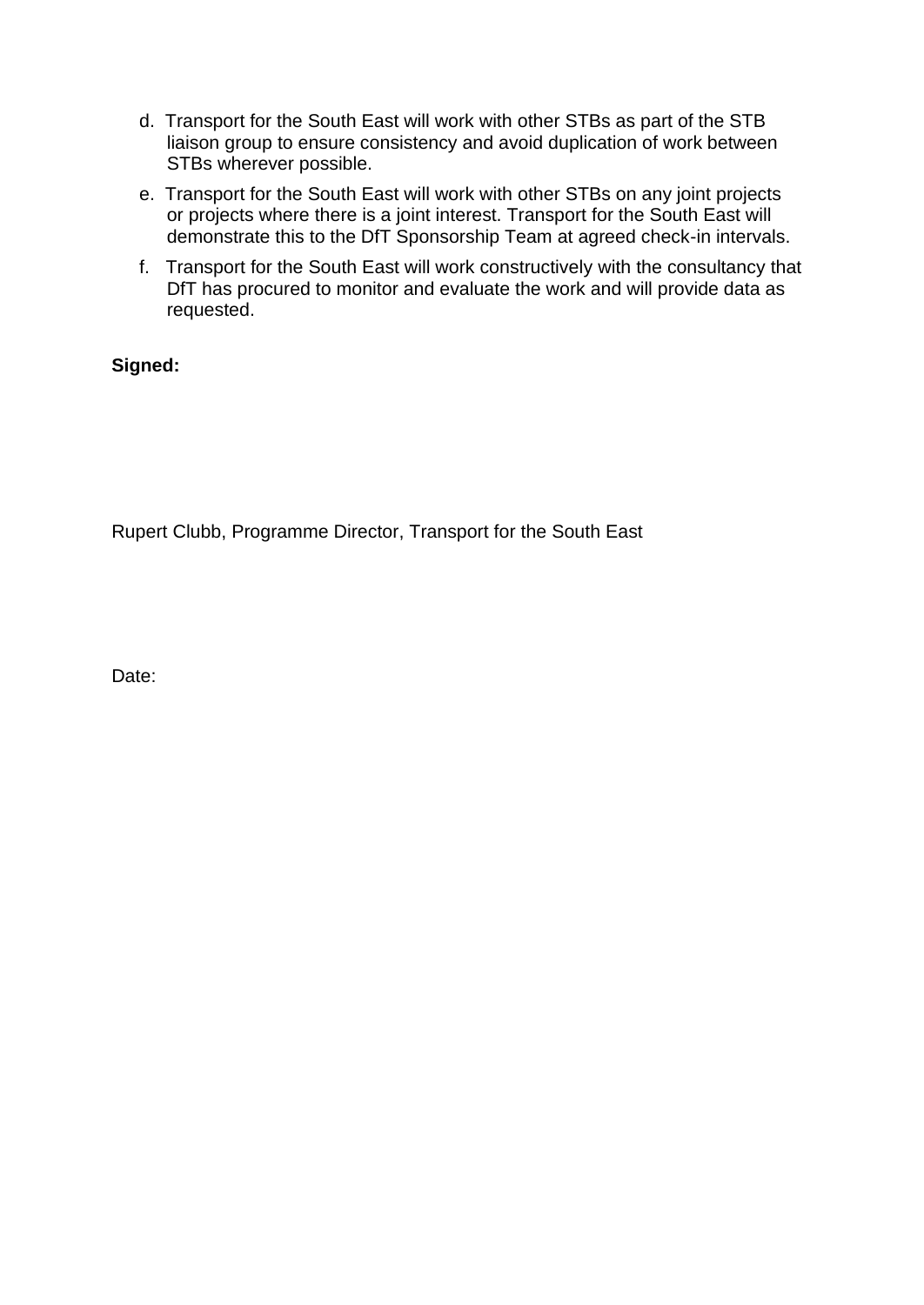# **Annual report and business plan – draft outlines**

## **Annual report**

### 1. Chairman's welcome

- Ongoing pandemic virtual meetings
- Successes; Area studies, future mobility strategy, freight strategy, decarbonisation forum, additional work streams TBC, stakeholder liaison building on relationships etc.
- Next steps governance structures right for delivering the SIP, consultation
- Thanks to partners, DFT, Board Members

### 2. Lead Officers Foreword

- Reflect on last 12 months
- Looking ahead
- **CENTER**

### 3. Year in focus

#### April – Project View launch

May – South West and South East Radial Areas Studies commence

June – A284 Lyminster bypass was given a funding boost / first meeting of the South East Transport Decarbonisation Forum

July – Future Mobility strategy published

Sept – Partnership Board workshop on future roles and responsibilities of TfSE Oct - A259 corridor between Bognor Regis and Littlehampton in West Sussex funding to proceed to SOBC

Nov – Appointed Steer and KPMG to lead on development of the SIP Dec – A28 Birchington, Acol, Westgate-on-Sea relief road - SOBC

Jan - First draft of Freight, Logistics and Gateways Strat signed off by the

Board

Feb – MP reception/engagement activity around SIP March – Area studies finalised

### 4. About TfSE

### 5. From area studies to strategic investment plan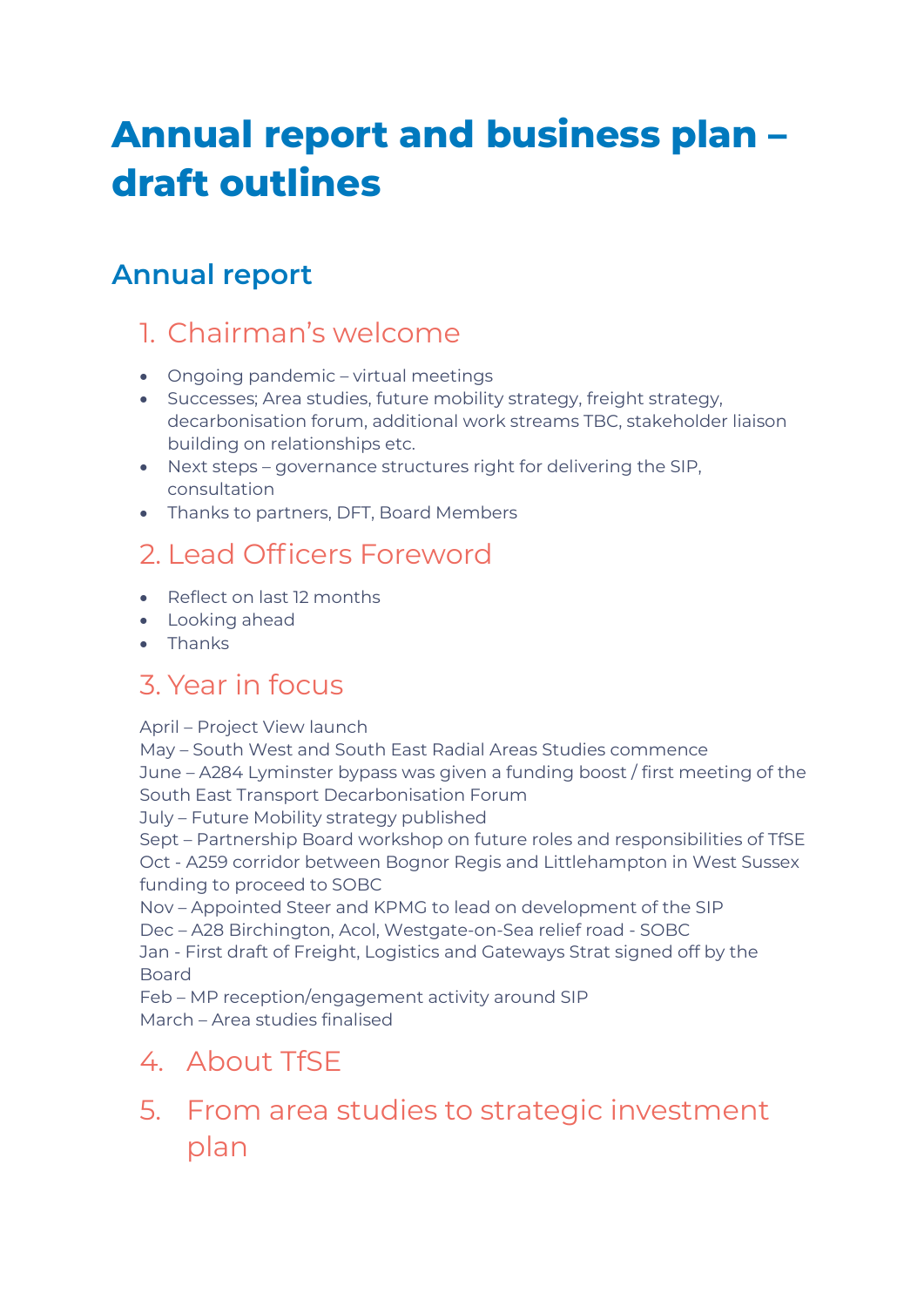*Update on area studies and work to move into SIP development ahead of consultation* 

#### **Future Mobility Strategy**

*Strategy agreed, launched. Now looking at how we deliver the action plan.*  **Freight, Logistics Gateways strategy** 

*Published* 

#### **Project View**

- Over 100 users
- Looking to run a second application window to bring on more users
- Will be adding new data sets from our current work streams; area studies, future mobility strategy, freight, Logistics and Gateway Strategy as well as from the local planning data refresh
- New functionality
- Feedback from existing users

### 6. Decarbonisation

*SE regional decarb forum has been set up and have met four times – technical work underway to map out decarbonisation pathways for the SE* 

### 7. Investing in our region's transport

*Money committed to investment in transport schemes in the South East regions (broader than just that of TfSE e.g. Solent Future Transport zone, Housing Infrastructure Bids)* 

#### **MRN Schemes**

- A284 Lyminster bypass was given a funding boost
- A259 corridor between Bognor Regis and Littlehampton in West Sussex funding to proceed to SOBC
- A28 Birchington, Acol, Westgate-on-Sea relief road SOBC

#### **Great British Railways**

*Continuing to work with Great British Railways Transition Team.* 

### 8. Joint working with other STBs and other key partners

Continuing to work with STBs (STB conference planning underway, additional work streams, analytical framework), National Highways, Network Rail etc.

### 9. Strengthening our relationships (comms and engagement activity)

- Chair's engagement sessions (Autumn/Winter 2021)
- **I** Universities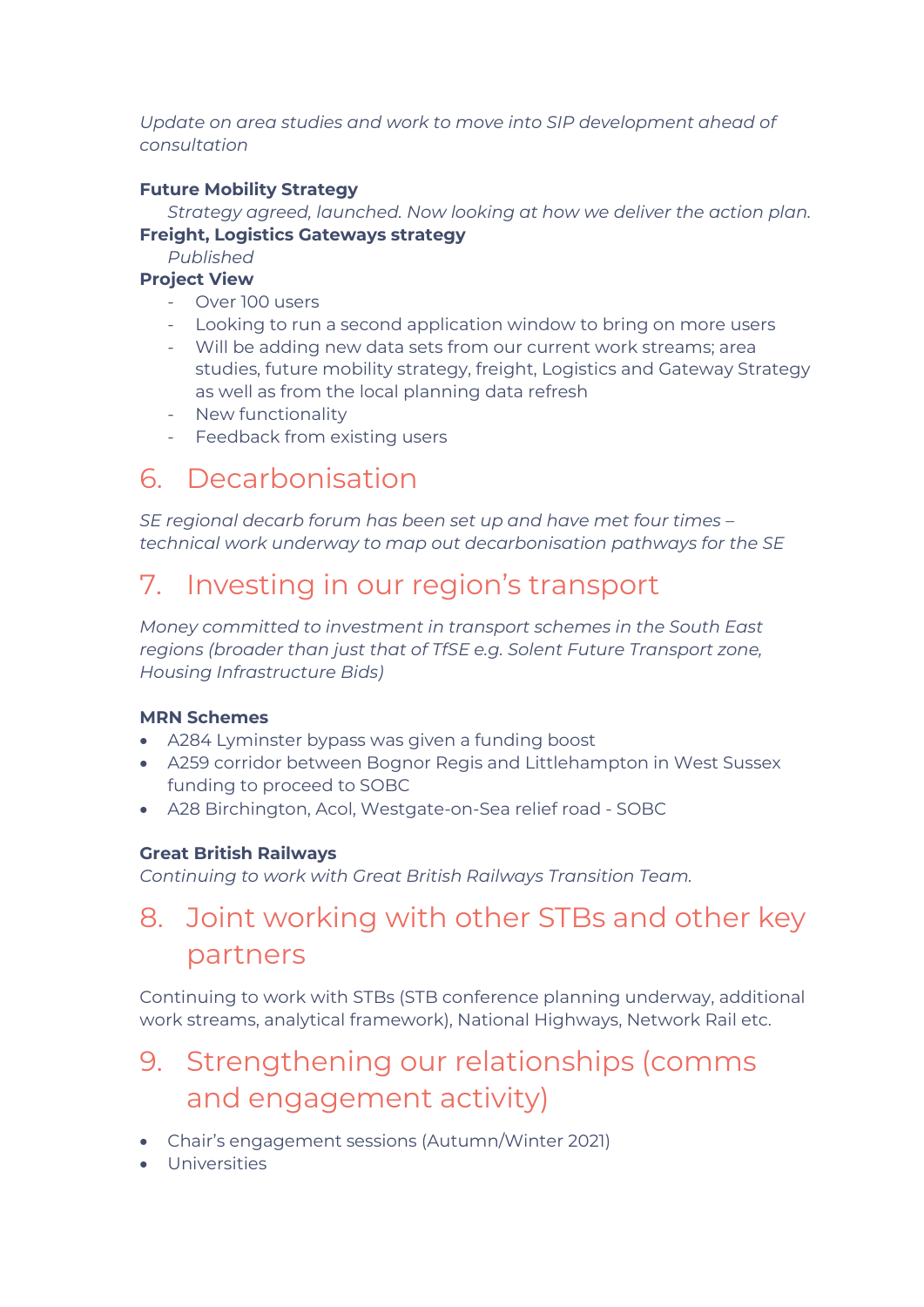- Districts and Boroughs
- MP reception
- Private sector groups
- Environment groups, special interest groups

### 10. Finance

- Multi-year funding proposal TBC dependent on outcome
- Four additional work streams

### 11. Consultation responses

Gatwick, Lower Thames Crossing…

### 12. Our Board

13. Our Team

### 14. Looking ahead

*Priorities as in Business plan for 2022-23* 

### **Business plan**

1. About us

### 2. 2022-23 priorities

- i. Develop our strategic investment plan ready for public consultation in summer 2022 and publication in 2023.
- ii. Agree a clear and compelling vision for the future role of Transport for the South East including the tools we need to deliver our investment plan
- iii. Develop the analytical framework to support delivery of the SIP
- iv. Four additional work streams and priorities; Decarbonisation, bus back better, local capacity and capability and electric vehicle infrastructure strategy.
- v. Alongside these key priorities, we'll continue to work closely with government and partners in the road and rail sectors to support investment in our region and ensure the South East's voice is heard.

### 3. Developing our strategic investment plan

- Plan developed by the South East for the South East
- Consultation